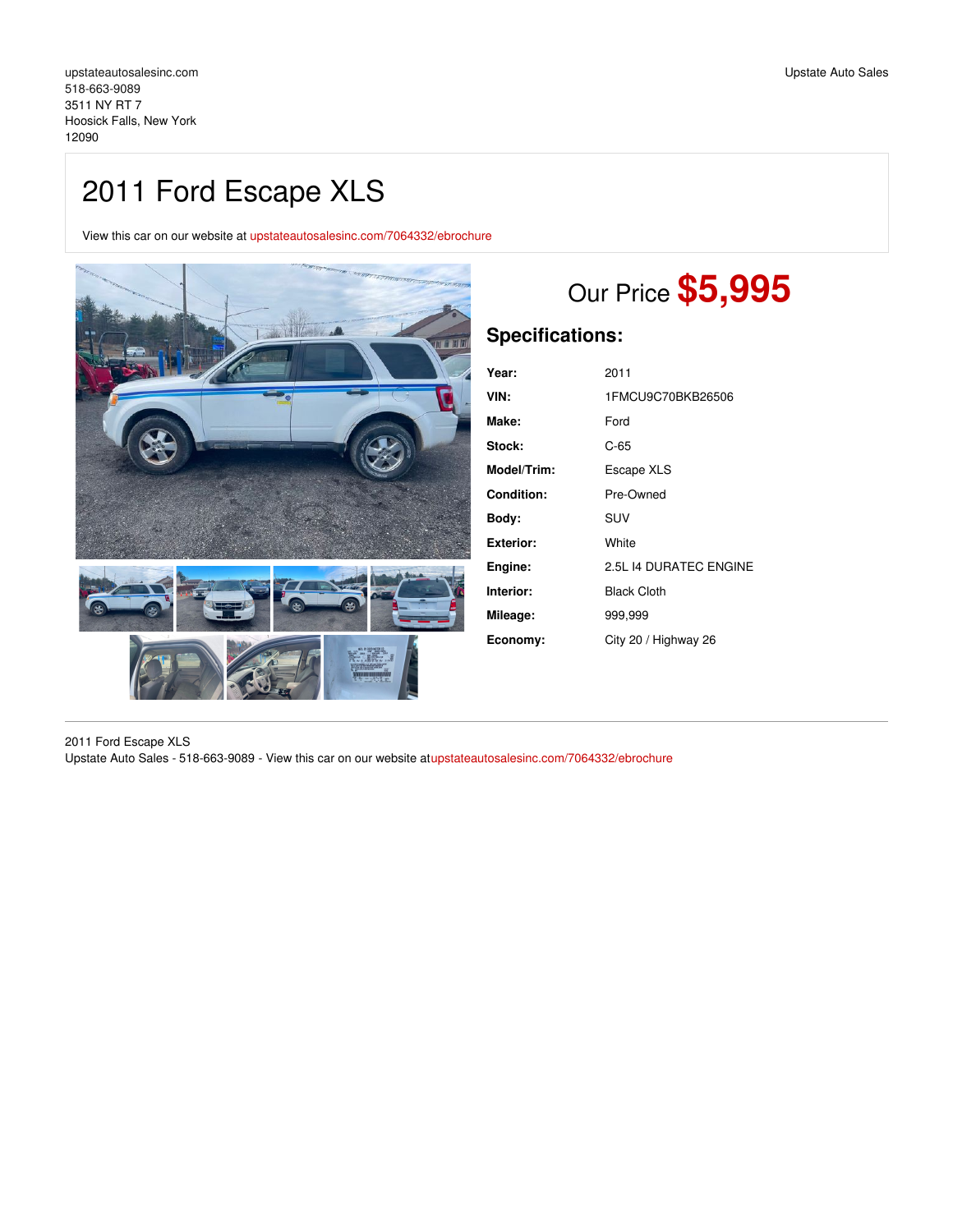

2011 Ford Escape XLS Upstate Auto Sales - 518-663-9089 - View this car on our website a[tupstateautosalesinc.com/7064332/ebrochure](https://upstateautosalesinc.com/vehicle/7064332/2011-ford-escape-xls-hoosick-falls-new-york-12090/7064332/ebrochure)